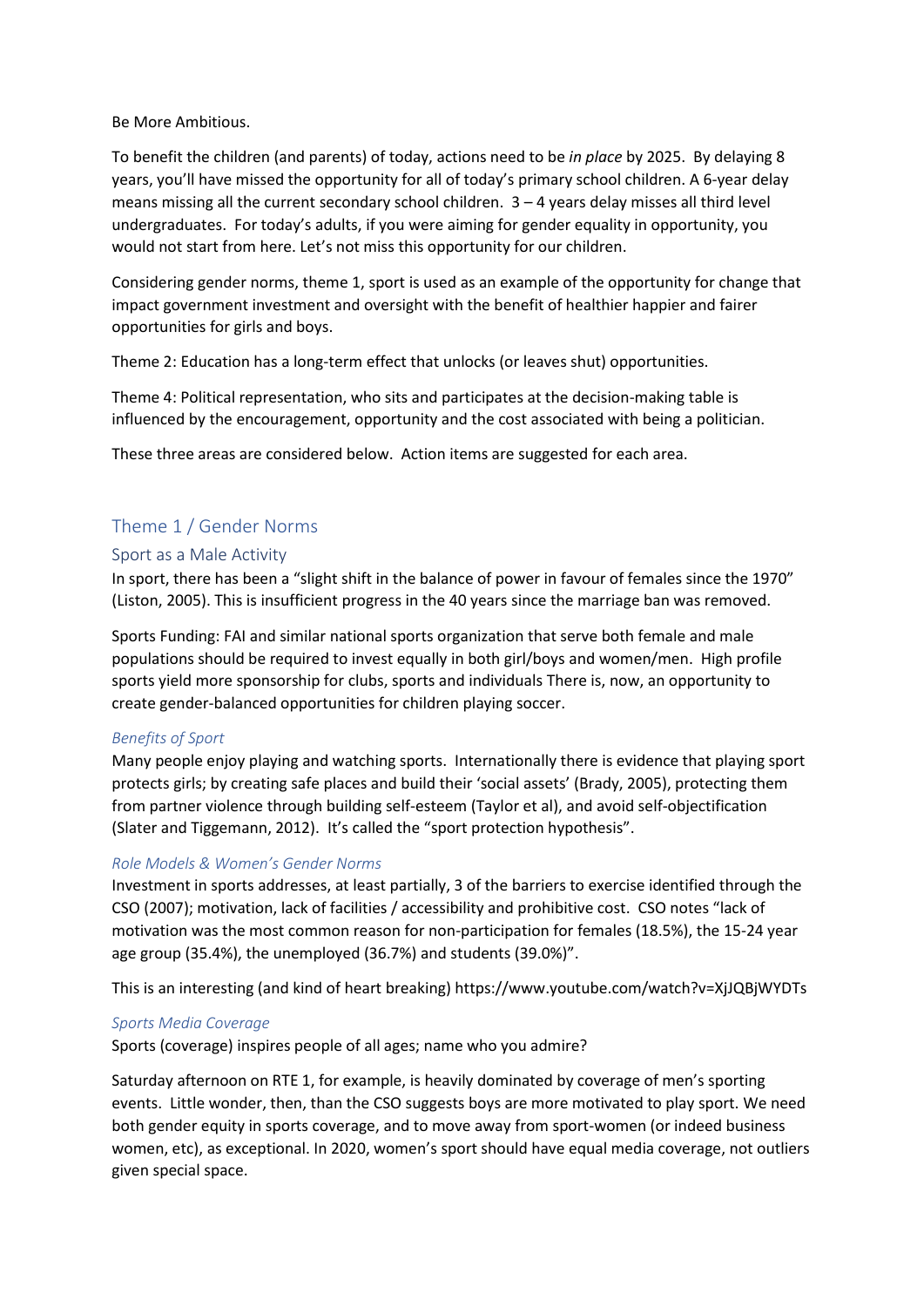Be guided by 'serving the entire community': Men/boys received disproportionate resources, media coverage, and more. The FAI international women's soccer team sharing tracksuits with underage boys is a compelling example (2017, Mackey). The 2016 men's team, who qualified for UEFA Euros negotiated a bonus (2016, FAI).

Action: sports funding must give priority to organizations that create gender balance in social and sporting activities. E.g. a sea scouting Ireland application that provides fun activities and teaches water sport and skills to boys and girl, would 'beat' (be awarded more points/ have a successful application) in comparison to a similarly scoped applications that serves only boys, 50% of the population.

Action: as a first step, for national community and social bodies with responsibility for female and male populations, require that funding is equally shared/spent. i.e. similar to ensuring that organizations receiving state funding have appropriate child protection measure in places, introduce gender equity. Start with large national organizations and overtime (5 years?) move to all statefunded social / sports organizations. e.g. if a community radio is state supported then coverage should be gender balanced. E.g. if an organization applied to the National Lottery for funding gender balanced applications should beat single gender applications.

Action: require the state broadcaster to provide gender equity in sports coverage. Set measurable targets which increase over a maximum of 3 years to achieve minimum of 40% of men and minimum 40% of women, with target of 50:50.

## Theme 2: Occupational Segregation

## Secondary School Education

20% of girls-only schools do not offer physics closing the door on interests, future-oriented and wellpaying jobs to 1/5 of the female population (Donnelly, 2019). In Glasnevin / Phibsboro there is no boys school that offers the subject home economics, yet we have an obesity crisis.

Action: tie educational funding to subjects offered.

Action: require schools to indicate which subjects they *do not offer* so parents and potential pupils have an opportunity to be aware of same.

### School Hours

Teachers report it is very difficult to fit everything in. Give teachers and pupils more in-school time. This upskills our children's education and reduces some of the time pressures on teachers. Ireland is an outlier on the length of school summer holidays. This is a challenging undertaking for which we should undertake now. A shorter school break relieves some of the entertainment and financial burden from parents. Many children spend weeks in various summer camps. Should some of these camps activities be core to the curriculum. Is there an opportunity to have more school outdoor activities in the summer months? If this requires changing teachers contracts e.g. paying them more, then pay them more. There may be the opportunity for quality part-time employment for teachers.

Action: Explore how to shorten the school summer holidays by 2 weeks with input from teachers, parents, pupils and other relevant stakeholder (such as pedagogy professionals) by 2023.

Action: Move teacher training and new curriculum training (etc) to summer holiday: If this requires changing teachers contracts e.g. paying them more, then pay them more.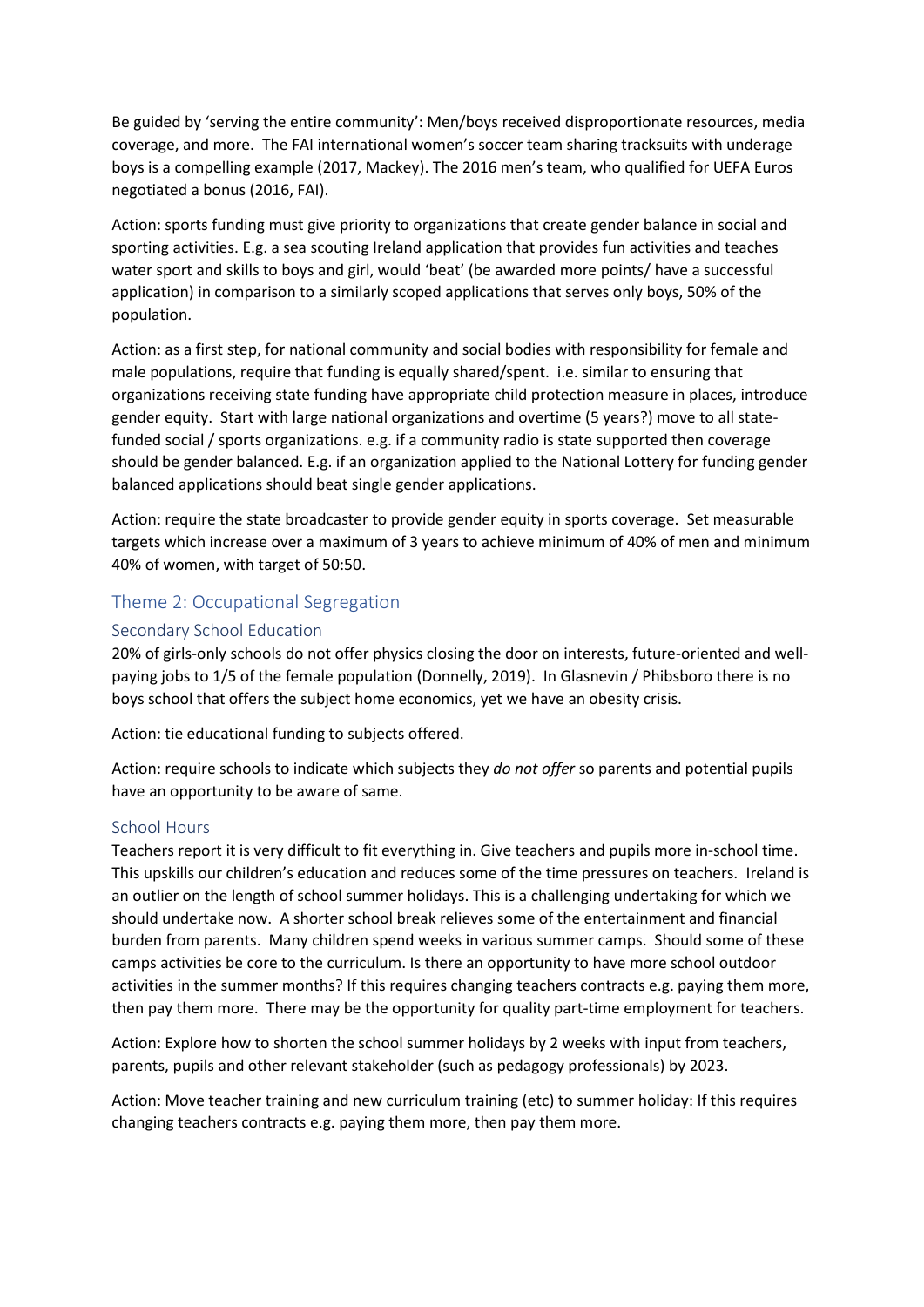## Third Level Education

Employers continue to point to the gender imbalance in technology and engineering undergraduates. There is a smaller pool of qualified undergraduate females. Programme like Athena SWAN offer a path to addressing this issue with the 'carrot' of research funding.

Action: require third level institutions to develop, resources and measure progress against plan to address gender inequities. Athena SWAN provides some of this model.

In a GE Academy workshop 2019, some participants indicated that managing Athena SWAN falls to interested female academics. In practice this is more burden without resources to research, implement and evaluate gender action plans. However an underlying problem in academia appears to be that 'operating' the universities and colleges is undervalued. Quality third level institutes need the following capabilities:

- teaching,
- research and
- management.

Without this third leg, management, excellence in what third level delivers to the country, and to those employed in the sector, is challenged. There is research in other sectors indicating that unpaid, undervalued 'office housekeeping' disportionately falls to women. One could think of this as "organizational unpaid care work". This problem is not confined to Ireland. There may be an opportunity for Ireland to be a leader in addressing this structural weakness. Some universities allow 10% of time to be allocated to management: this is simply insufficient. A healthier mix of all three capabilities should provide viable career paths in our third level education organizational systems.

Action: figure out how to restructure third level salary, promotions and career paths to value the critical role of management together with research and management.

# Theme 4 / Political Representation

There continues to be insufficient gender balance in public representation in local and national elections. The first hurdle is gender balance in elected representatives. Once elected politicians, work within the organizational structures of the Dáil, were designed by and built for single income couples. These single income couples consisted of a man in public and a woman managing the man's personal situation (food, housing, etc), her own situation as well as their children and the household.

Obvious barriers to gender equality include lack of maternity leave and, frankly, silly hours that make no sense in the context of dual income families and technology. Similar to consider gender inequality in company organizational culture, we need to examine the Dáil and makes changes to reorient the workplace of politicians. Yes, some situations in government are time sensitive requiring attendance at all night meetings. Most are not. The Welsh assembly offers some inspiration on changing school.

Action: Require a minimum of 40% men and minimum 40% women in local and national candidates.

Action: Fund womenforelection.ie or similar organization to prepare women for political leadership roles.

Action: Examine the working structures of politicians and reorient towards dual income families.